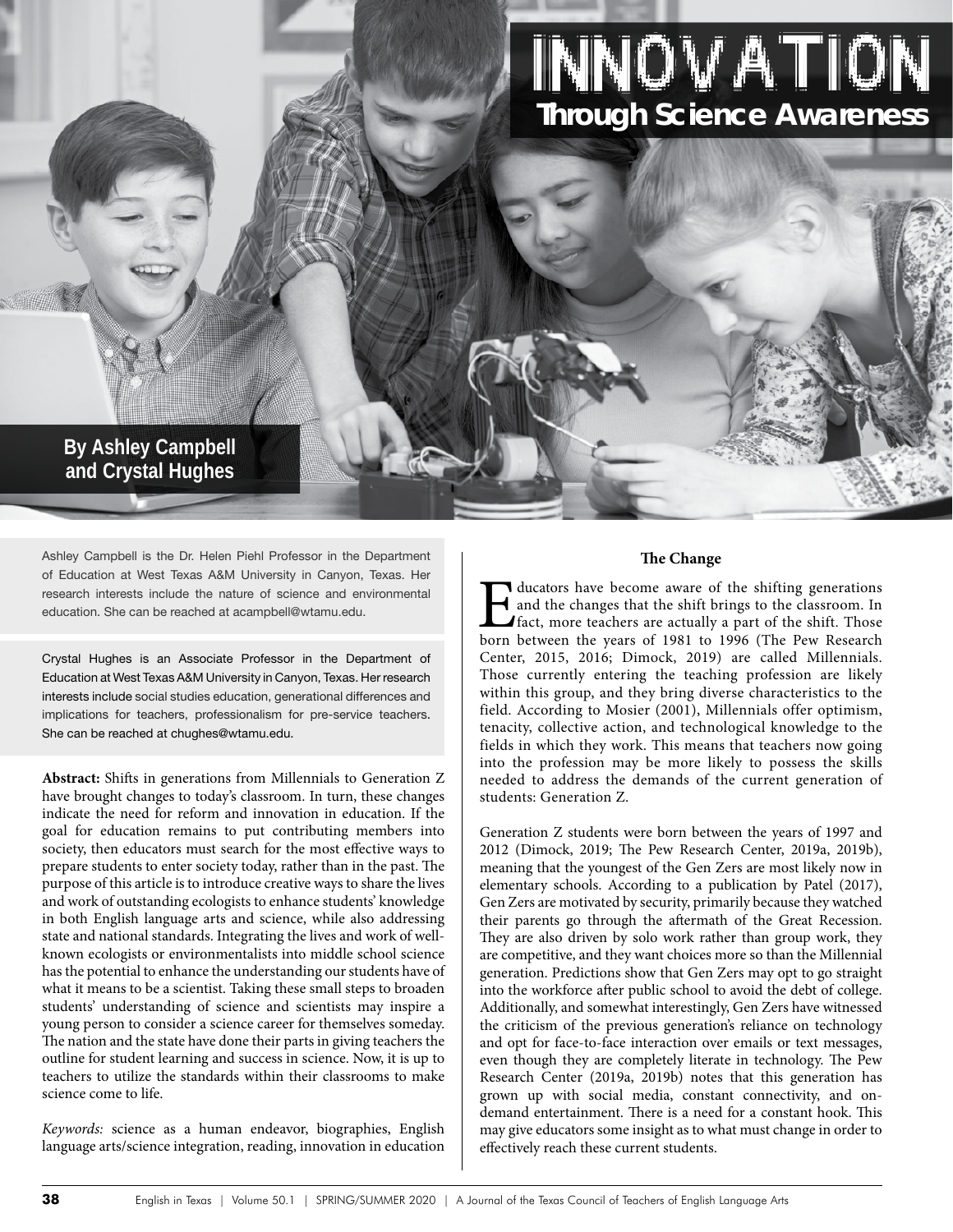The changing generations going into both the teaching profession and students entering public schools indicate the need for reform and innovation in education. If the goal for education remains to put contributing members into society, then educators must search for the most effective ways to prepare students to enter society today, rather than in the past. The world continues to change at an alarming rate. Today's world demands that upon leaving K-12 education, students must be able to assess their surroundings, problem solve, and make informed decisions. Educators must continue the quest to most effectively prepare them to do so. The U.S. Department of Education (2004) defines innovation as "a spark of insight that leads a scientist or inventor to investigate an issue or phenomenon" (https://www2.ed.gov/about/offices/list/oii/ about/definition.html, para. 1). This spark is usually driven by an observed need that hopefully creates curiosity and leads a person or group to seek out a better way to accomplish a task. Continuous improvement is a term with which most educators are familiar, and one that innovation must seek to achieve. The integration of science into English language arts (ELA) is an excellent way to address both state and national standards. This article seeks to provide some examples of science and ELA integration.

#### **Where Does Science Fit In?**

Science education is essential for students to learn in order to be contributing members of society. Science helps students to develop skills such as researching issues, problem solving, and critical thinking. The National Research Council (2007) evoked a sense of urgency for educators to reform and re-envision science education. The executive summary noted that science education is mandatory, especially given a climate of policy debates such as cloning, finding alternate fuels, and utilizing biometrics in the fight against terrorism. These topics require that students be proficient in science, and the Next Generation Standards (NGSS Lead States, 2013) focus on the need for students to master a smaller number of standards, and then expand upon that foundation. This is in opposition to the previous science standards, which were lengthy and often disconnected (National Research Council, 2012). The National Science Teaching Association (2016) pointed to the need for schools to adopt a conceptual shift in thinking, and the first shift includes the need for teachers to make connections between science and the real world. Although Texas is not one of the states that uses the NGSS, the Science Teachers Association of Texas (STAT) publishes current information regarding the updates and streamlining efforts to the Texas Essential Knowledge and Skills (TEKS) for science education. One of the resources to help guide the revision is *A Framework for K-12 Science Education: Practices, Crosscutting Concepts, and Core Ideas* (National Research Council, 2012). This report also supports the idea that students need to be well-versed in the sciences in order to become citizens who understand the contributions of science in today's world. Campbell and Riney (2009) noted that many preservice teachers may not have a strong foundation in science themselves, leading to a feeling of inadequacy or incompetence to teach science. Providing them with historical information on the subject, along with quality trade books to use in the classroom, may help to increase their confidence and willingness to teach science. This also helps the teachers understand the connectedness of science and reading. In addition, research by Grolnick and Ryan (1987) as well as Guthrie et al. (2006) has shown that "students' motivation and reading comprehension increase when the students are directed toward content goals (such as learning science) rather than performance goals (such as getting a good grade)" (cited in Hapgood & Palincsar, 2006/2007, p. 57).

is Ecology. Students in middle school are expected to demonstrate scientific investigation and reasoning. Specifically, students are expected to use critical thinking, scientific reasoning, and problem solving to make informed decisions and know the contributions of relevant scientists. Students are expected to relate the impact of research on scientific thought and society, including the history of science and contributions of scientists as related to the content (Texas Education Agency, 2017, Science TEKS 6.3D). A recent study conducted by Tyler et al. (2017) noted that science is synergistic with English language arts (ELA) because science is naturally engaging, and students may be more motivated to engage in the required skills of ELA such as reading complex texts and formulating discussions when those skills are taught through subject matter that motivates them. Cummins (2014/2015) stated that teachers should "invite students to understand key concepts by reading, writing, and talking about the work of scientists and engineers. Engaging with compelling texts about such professionals will help students understand the richness of scientific and engineering endeavors in real-world contexts (a major goal of the Next Generation Science Standards)" (p. 68).

#### **Ecology as a Human Endeavor: Biographical Resources to Enhance Students' Understanding of Scientists**

Sharing the work of ecologists or environmentalists has many potential benefits for students. First, sharing the work of these people has the potential to dispel common stereotypes of scientists as being strictly older men working in laboratories (Chambers, 1983; Mead & Metraux, 1957). All scientists do not wear lab coats or work with boiling, colorful concoctions that explode. Those people who pursue science outdoors provide a very different example of what it means to be a scientist. Sharing about scientists who conduct most of their investigations outdoors has the potential to expand students' views of who a scientist is and what they do. In addition, teaching about the lives and work of these scientists may expand students' views of the process of science. Everything considered, sharing about these individuals may lead to a greater understanding of the nature of science itself.

### **Engaging Students With the Lives of Scientists**

- John Muir and Theodore Roosevelt were naturalists who shared a love and passion for the outdoors. Sharing about their lives provides students with background information about the importance of conservation and the establishment of the national parks. Short books such as John Muir: America's First Environmentalist by Kathryn Lasky (2014), John Muir, My Life with Nature by Joseph Cornell (2000), or Camping with the President by Ginger Wadsworth (2019) are age-appropriate for middle school students. In seeking to explore and protect wild spaces, Muir and Roosevelt sought to protect the interdependent relationships inherent in existing ecosystems.
- George Washington Carver, industrious by nature, studied agriculture and used his creativity and ingenuity to find 300 uses for the peanut. Through Carver's determination, he earned a master's degree in horticulture, and he used his talents to enhance the lives of others. Biography.com<sup>™</sup> (n.d.) provides a short clip that can be shared with students at www. biography.com/video/george-washington-carver-the-peanut-doctor-26169923701.
- During lessons on weather, clouds, and climate, a discussion on Luke Howard's work on the classification of clouds provides a glimpse into the human endeavor of science. An

The strand of science that is addressed for integration in this article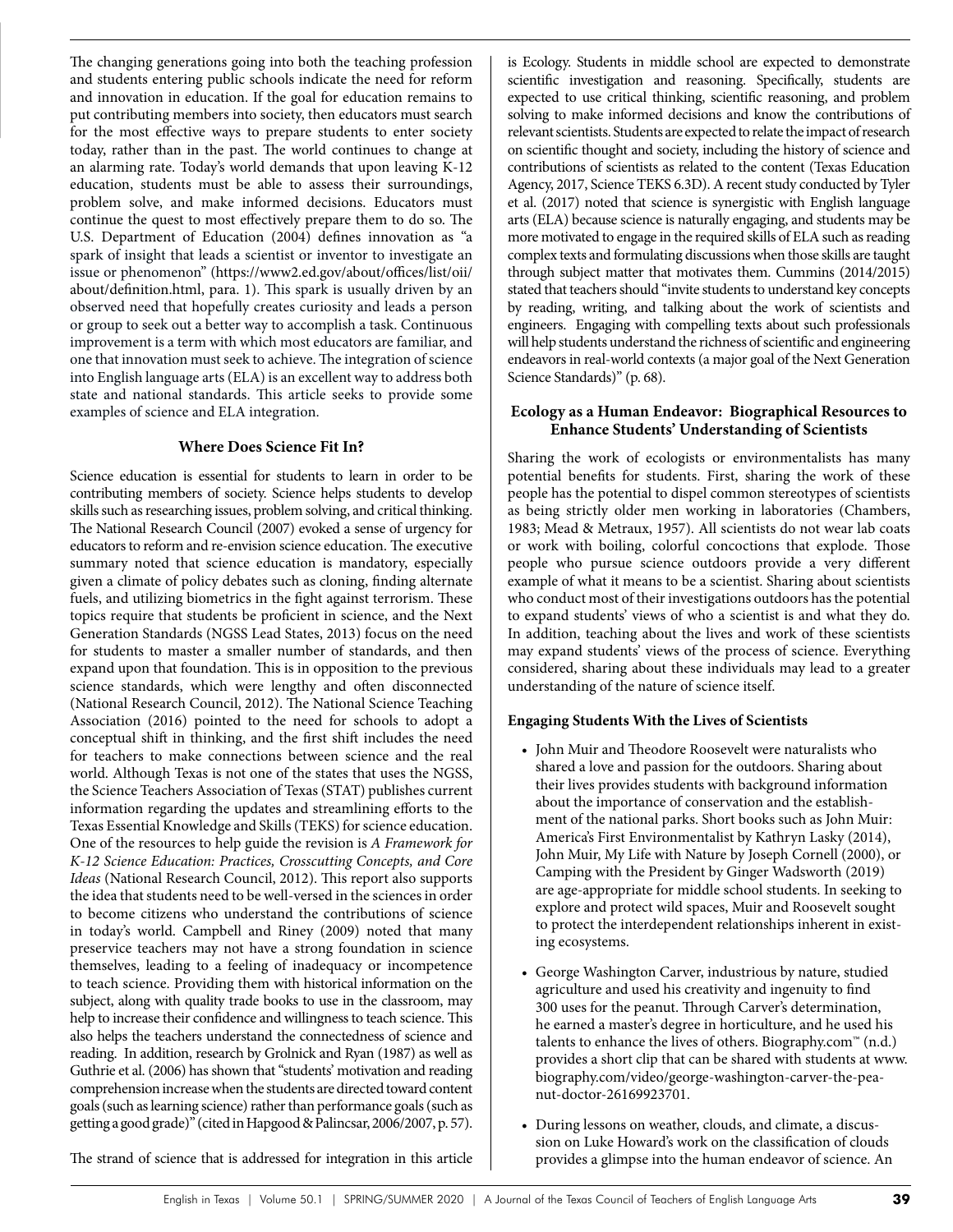informative ten-minute video on Howard and clouds is available on YouTube™: www.youtube.com/watch?v=1sJZc8g5jqM (rtoumi, 2020).It is interesting to note that Howard worked as a chemist, but he had an outside interest in weather, which led to his classification system. When discussing climate change, teachers can introduce students to modern-day scientist Katherine Hayhoe. Dr. Hayhoe has a PBS Digital Series (Public Broadcasting Service, 2017) called Global Weirding, available at https://www.pbs.org/video/what-global-weirding-rrfwnx/. In her work, Hayhoe discusses the importance of simply opening up conversations and discussing climate change. Making people aware of changes on the earth is the first step towards lasting and positive change.

• Fatimah Jackson is a biologist who studies inherent chemical properties of African plants used as foods and medicines. Dr. Jackson's fascinating work is featured in the Wonderwise— Women in Science Learning series for middle school students: http://wonderwise.unl.edu/ (Wonderwise, n.d.).



- Earth Day presents an opportunity to discuss the life and work of Rachel Carson, Theo Colborn, and Tyrone Hayes, who have all contributed to our knowledge of the impacts of pesticides on the environment. Carson's (2002) book Silent Spring and Colborn's (1997) book Our Stolen Future are excellent choices for middle school students. In addition, Tyrone Hayes is the subject of a book entitled The Frog Scientist, which is part of a series for middle school students called Scientists in the Field (www.sciencemeetsadventure.com/ books/the-frog-scientist).
- Ynes Mexia is a celebrated Mexican-American botanist, who discovered a passion for plants in her fifties. According to CNN (2019), "She collected about 150,000 plant specimens and some estimate about 500 of those were previously undiscovered" (Cable News Network, 2019, para 9).
- Sharing the work of Maria Sibylla Merian and Anna Comstock is a terrific way to introduce study of the natural world. The Girl Who Drew Butterflies: How Maria Merian's Art Changed Science by Joyce Sidman (2018) and Finding Wonders: Three Girls Who Changed Science by Jeannine Atkins (2016) give students great background on Maria Merian. Out of School and Into Nature: The Anna Comstock Story by Suzanne Slade (2017) is a quick read that gives students a nice overview of Comstock's work. Both Merian and Comstock recorded the life cycles of insects and the association of insects with plants.
- Discussions about the contributions of ecologists and environmentalists from around the world, including people of all races and ethnicities, enriches the science classroom. Posting pictures and a short summary of these outstanding scientists on your

bulletin board brings attention to their accomplishments. A couple of examples of outstanding international ecologists/environmentalists include Dr. Howard Nelson and Dr. José Sarukhán Kermez. Dr. Howard Nelson is a Caribbean wildlife biologist and forester. He has invested much of his career on conservation issues including policy and management issues. More information on Dr. Nelson is available at www1.chester.ac.uk/departments/biological-sciences/staff/howard-nelson (University of Chester, n.d., para. 1-3). Dr. José Sarukhán Kermez is a research biologist in Mexico who "persuaded the Mexican government to establish a permanent top-level commission on biodiversity. The commission has bridged the traditional barriers between academic disciplines, government departments and social interest groups" (Champions of the Earth, n.d., para. 2). Further information on Dr. José Sarukhán Kermez is available at https:// www.unenvironment.org/championsofearth/laureates/2016/ jose-sarukhan-kermez.

#### **Conclusion**

Integrating the lives and work of well-known ecologists or environmentalists into the middle school curriculum has the potential to enhance the understanding students have of what it means to be a scientist. McComas (2008) stated that including historical episodes in the classroom "can humanize science by raising instruction from the mere recitation of facts to its exploration as an authentic and exciting human adventure" (p. 262). In addition, sharing about scientists in ELA has the potential to broaden students' views of what a scientist looks like. According to Llewellyn (2007), "By discussing the biographies of scientists in class, history tells the story of discoveries and dispels the stereotypical notion of what a scientist looks like or that scientists work alone in isolated laboratories. Adding the human aspect to our lessons also provides opportunities to explain the contributions made by people representing historically underrepresented groups in science." (p. 30). Taking these small steps to broaden students' understanding of science and scientists may inspire a young person to consider a science career for themselves someday. If not a career in science, it could inspire students to pursue a lifelong interest or hobby, enriching their lives for years to come.

Additionally, presenting a lesson over the lives of famous scientists ties directly into state standards. This is the kind of innovative thinking in science classrooms that is essential in order for teachers to keep up with the ever-changing generations and the growing demands for scientific-literate members of society. While it is important to note that Texas's curriculum is the Texas Essential Knowledge and Skills, the driving force behind the newest revision was the same text that was utilized in the development of the Next Generation Science Standards (Duncan et al., 2016). This communicates to teachers the need for coherent, consistent science instruction that is integrated into subjects to increase motivation for students. Additionally, both the NGSS and the TEKS emphasize to teachers that the curriculum exists, but neither dictate how the standards are actually taught. The nation and the state have done their parts in giving teachers the outline for student learning and success in science. Now, it is up to teachers to utilize the standards within their classrooms to make science come to life.

#### **References**

Atkins, J. (2016). Finding wonders: Three girls who changed science. Atheneum Books for Young Readers.